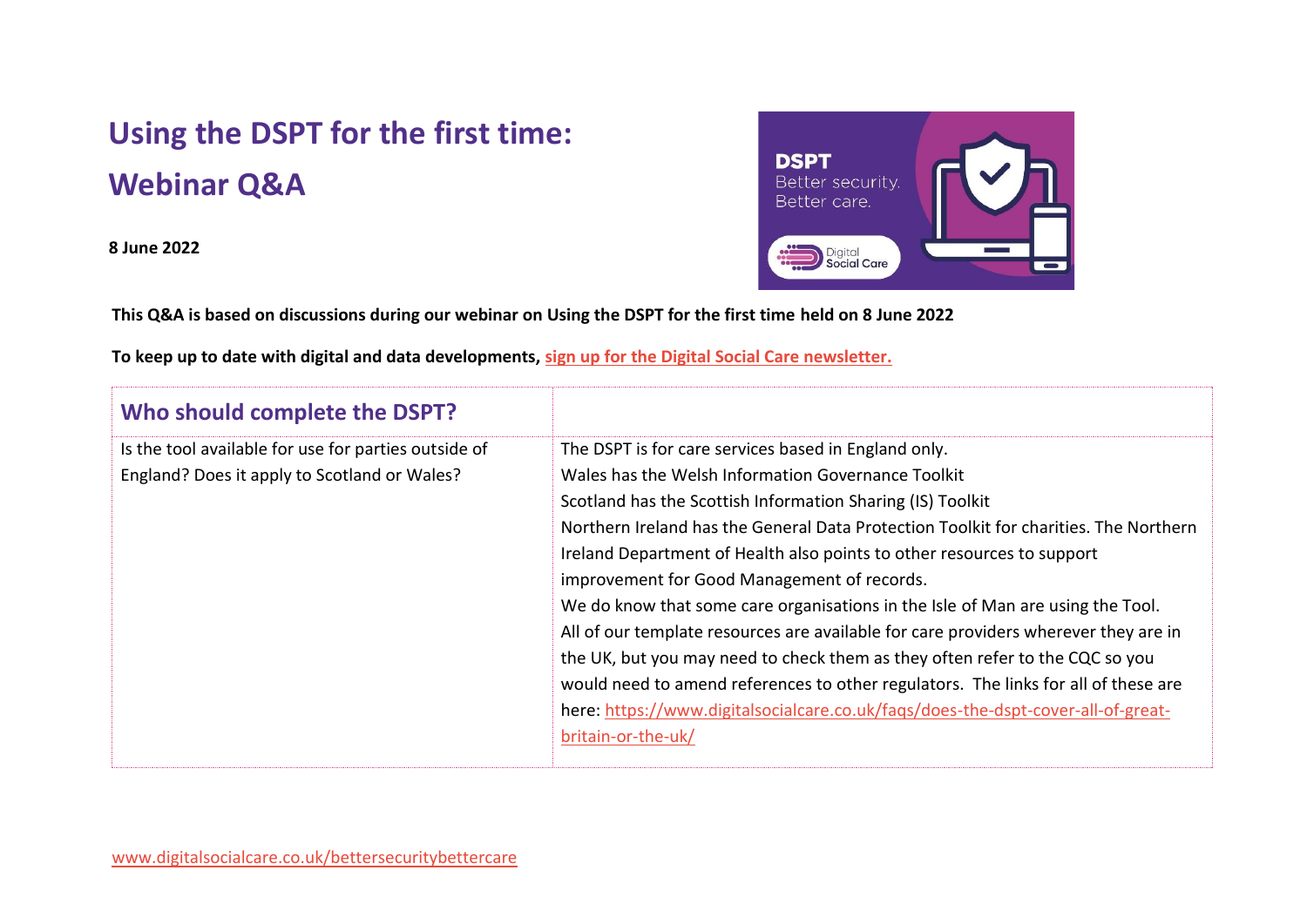| My organisation does not access patient data or NHS<br>systems. We provide training and coaching for Doctors.<br>Do we need to complete the tool? | You are unlikely to need to complete the Toolkit unless you are explicitly asked to via<br>contract. You can find more information here: There is more information which<br>covers which organisations need to complete the DSPT here:<br>https://www.dsptoolkit.nhs.uk/Help/about<br>This webinar is specifically for social care organisations so we can't know for sure.                                        |
|---------------------------------------------------------------------------------------------------------------------------------------------------|--------------------------------------------------------------------------------------------------------------------------------------------------------------------------------------------------------------------------------------------------------------------------------------------------------------------------------------------------------------------------------------------------------------------|
| I received email to say that we are due to complete the<br>yearly tool. Are you able to know or tell if that is<br>correct?                       | If you have received an email then you have registered previously on the Toolkit.<br>You can log in here: https://www.dsptoolkit.nhs.uk/Account/Login<br>If you cannot remember your log in details, you can contact the DSPT team directly<br>and they can help:<br>Contact Telephone: 0300 303 4034<br>Email: exeter.helpdesk@nhs.net<br>Please provide your ODS code or address when raising queries via email. |
| <b>Registration and administrators</b>                                                                                                            |                                                                                                                                                                                                                                                                                                                                                                                                                    |
| How would you know if you have registered?                                                                                                        | You can search for your organisation here:<br>https://www.dsptoolkit.nhs.uk/OrganisationSearch<br>If you haven't registered your organisation will not show up in the search                                                                                                                                                                                                                                       |
| I am registered in the previous manager's name. How<br>do I change the name to reflect my name?                                                   | If you contact the DSPT team directly they will be able to add you as an<br>administrator and remove the previous manager                                                                                                                                                                                                                                                                                          |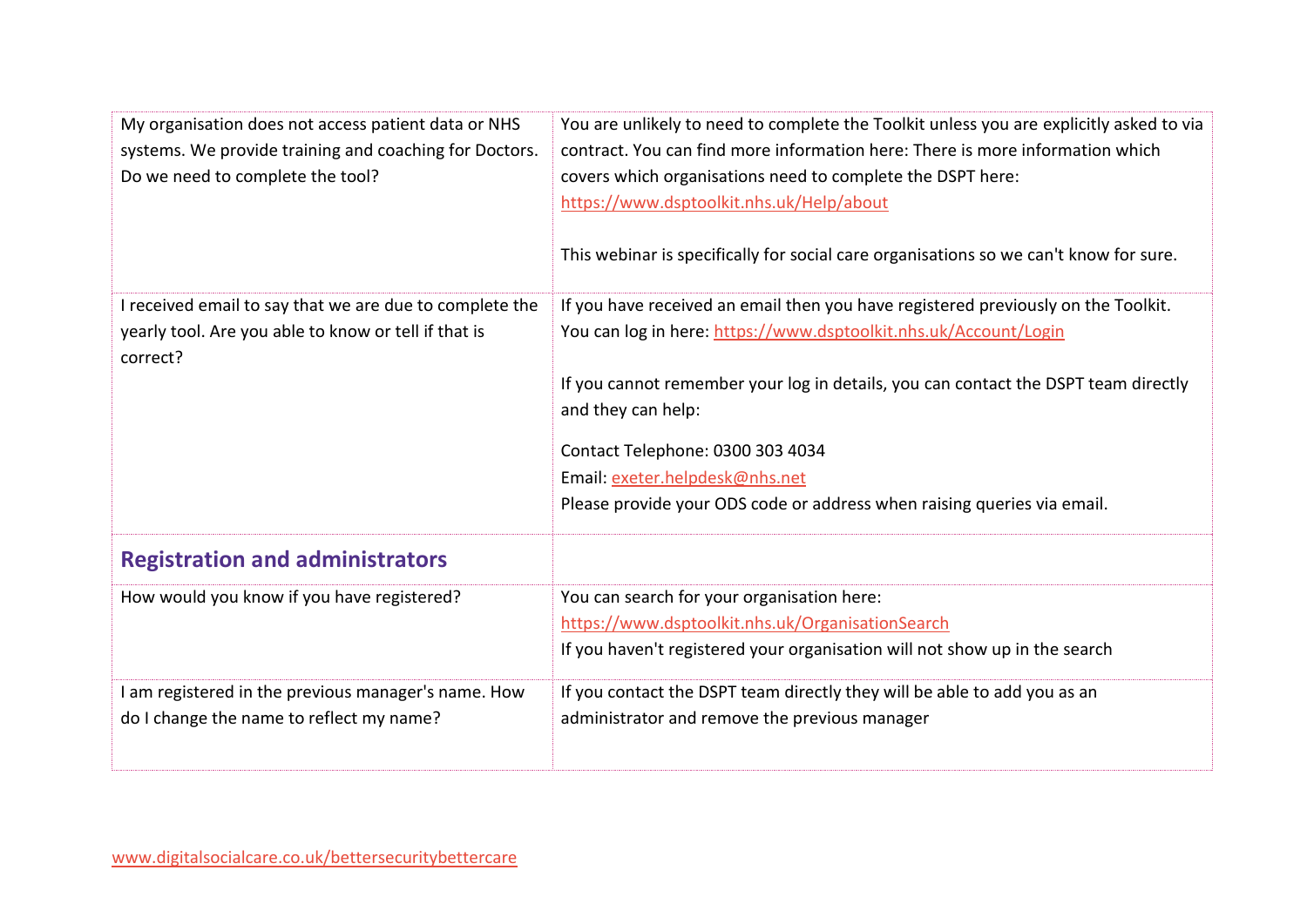|                                                           | Contact Telephone: 0300 303 4034                                                        |
|-----------------------------------------------------------|-----------------------------------------------------------------------------------------|
|                                                           | Email: exeter.helpdesk@nhs.net                                                          |
|                                                           | Please provide your ODS code or address when raising queries via email.                 |
| I need to find out who our administrators are. Can I find | Administrator names aren't publicly searchable. The DSPT team can help you with         |
| that via the search function for our organisation?        | finding the correct names and making sure you are set up an administrator.              |
|                                                           | Contact Telephone: 0300 303 4034                                                        |
|                                                           | Email: exeter.helpdesk@nhs.net                                                          |
|                                                           | Please provide your ODS code or address when raising queries via email.                 |
|                                                           |                                                                                         |
| We want to have a position where I am the only            | Yes - we can't do this at the Digital Social Care helpline but the NHS Digital Helpdesk |
| administrator. Can the helpline delete the previous       | will be able to support you with this if you give them a call or send them an email.    |
| administrators? Basically we want to start again.         | Contact Telephone: 0300 303 4034                                                        |
|                                                           | Email: exeter.helpdesk@nhs.net                                                          |
|                                                           | Please provide your ODS code or address when raising queries via email.                 |
|                                                           |                                                                                         |
| I am trying to change our organisation name but this      | Yes, you can contact the Exeter Helpdesk for name changes. Contact Telephone:           |
| message comes up: Please specify a different              | 0300 303 4034                                                                           |
| organisation name as another organisation with this       | Email: exeter.helpdesk@nhs.net                                                          |
| name already exists.                                      | Please provide your ODS code or address when raising queries via email.                 |
| <b>Multi or single site issues</b>                        |                                                                                         |
| If we were to convert a multisite into a head office so   | No, you wouldn't lose your shared mailboxes. When you complete a Head Office            |
| we only need to submit one DSPT, would we lose our        | toolkit, there is a checklist for all of your locations which you select to say the     |
| shared mailboxes in each location?                        | submission covers your services.                                                        |
|                                                           |                                                                                         |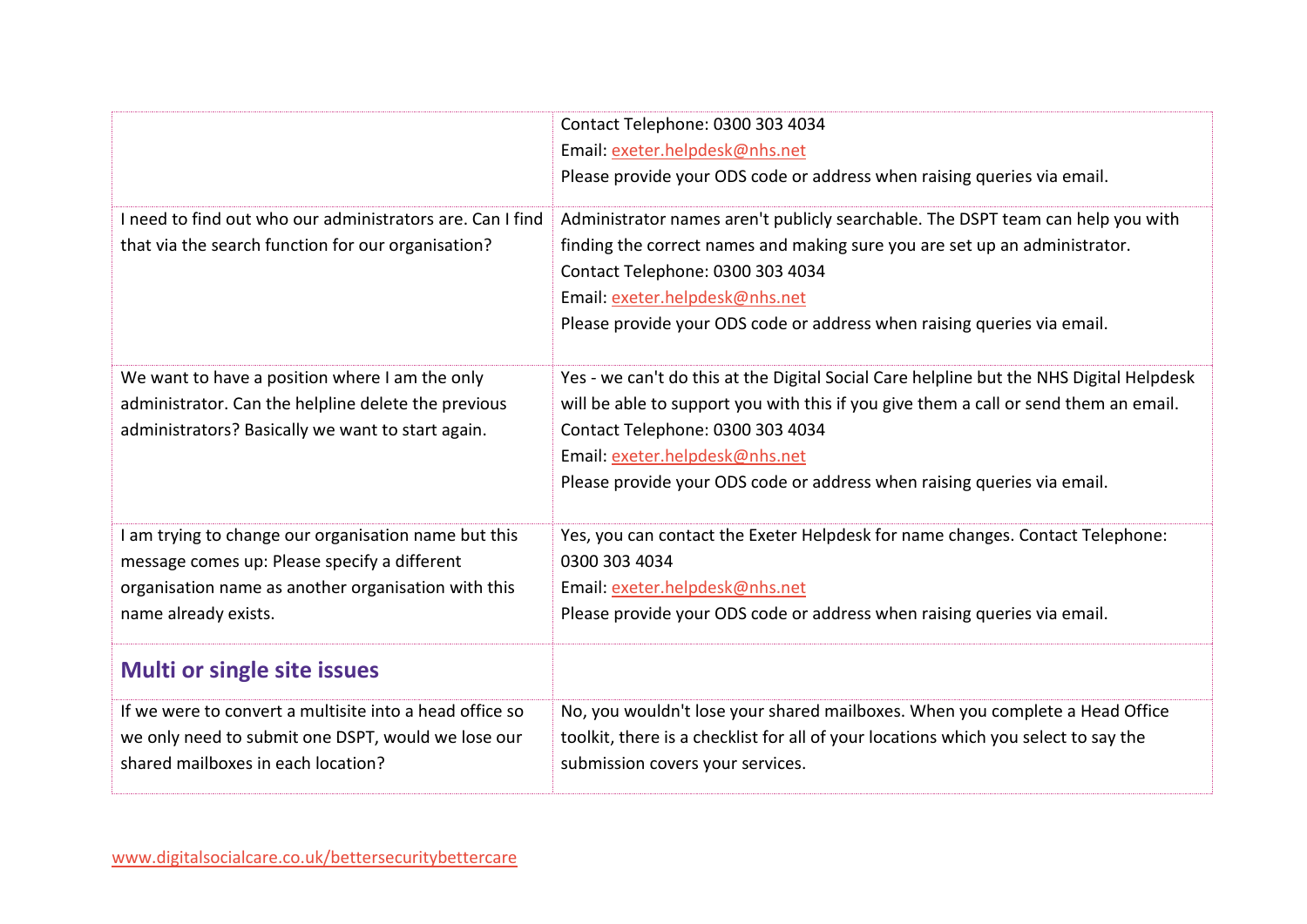| If you are previously registered as a one site and now<br>you have say multiple supported living accommodation<br>what change do you have to implement?                                                                                             | If you have the same policies and procedures in both services, you can extend your<br>submission to cover both sites by contacting the DSPT team directly. This would be<br>the same as with multisite organisations: https://www.digitalsocialcare.co.uk/data-<br>security-protecting-my-information/data-security-and-protection-toolkit/multisite-<br>social-care-organisations/completing-multiple-headquarters-assessments/                                                                                                                                                                                                                                                                                 |
|-----------------------------------------------------------------------------------------------------------------------------------------------------------------------------------------------------------------------------------------------------|------------------------------------------------------------------------------------------------------------------------------------------------------------------------------------------------------------------------------------------------------------------------------------------------------------------------------------------------------------------------------------------------------------------------------------------------------------------------------------------------------------------------------------------------------------------------------------------------------------------------------------------------------------------------------------------------------------------|
| We are a multi-site social care provider. Some of our<br>locations have registered individually. We now want to<br>complete the DSPT once nationally for all our locations.<br>How can we deregister individual locations and then re-<br>register? | You can register under your HQ code and then complete a multisite publication<br>which covers all of your sites. Once you have completed this, you can contact<br>exeter.helpdesk@nhs.net and they can make sure all of your sites are covered by a<br>single submission and remove individual registrations. Our guidance on this is here:<br>https://www.digitalsocialcare.co.uk/data-security-protecting-my-information/data-<br>security-and-protection-toolkit/multisite-social-care-organisations/completing-<br>multiple-headquarters-assessments/<br>If you want some help with this or to talk it through please contact our national<br>team directly on hello@digitalsocialcare.co.uk and we can help |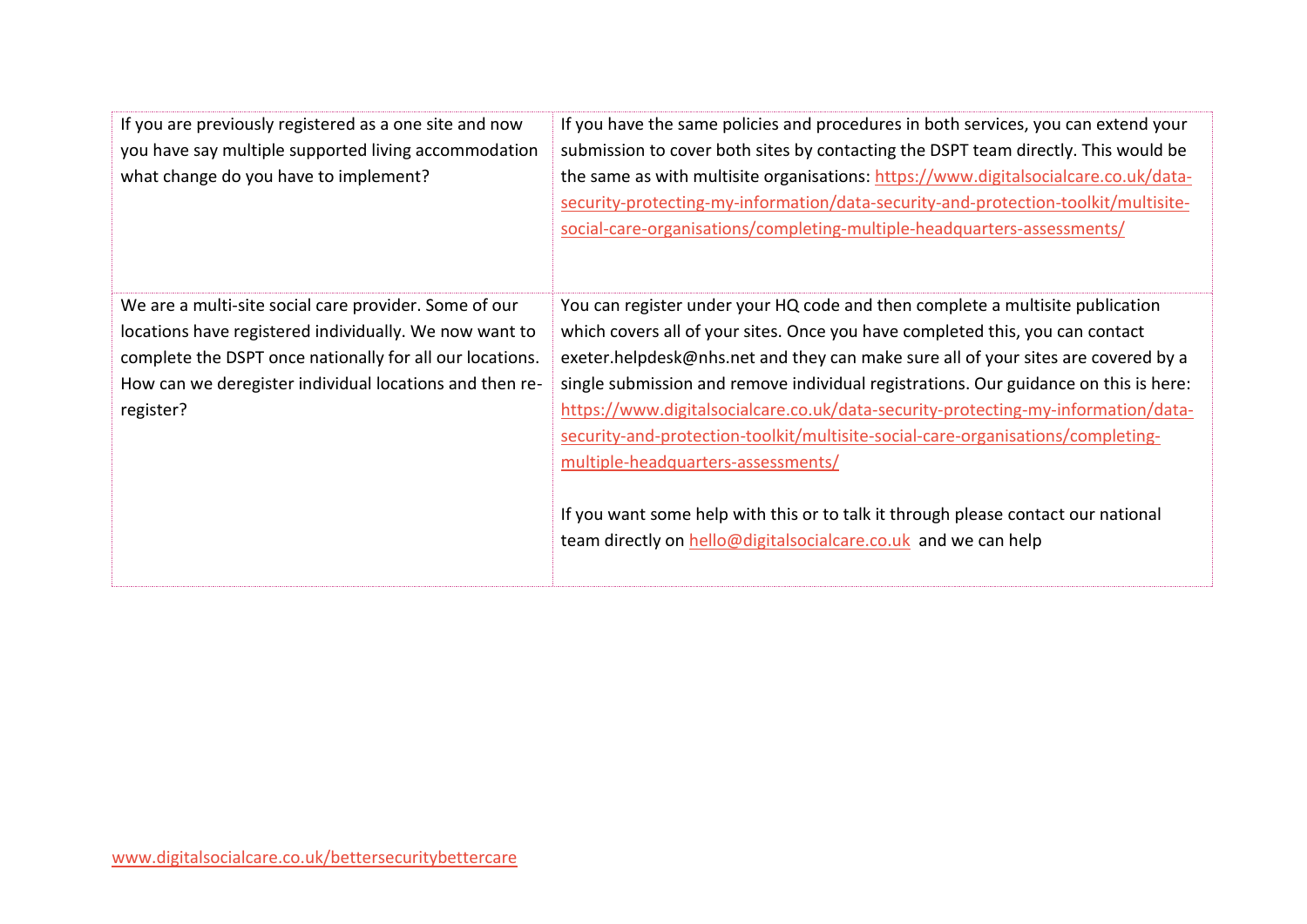| I work at a nursing home which is part of an<br>organisation that also has 2 residential homes, we have<br>previously completed the DSPT but I now have the                                                                                                                                                                                                                                                                      | If all 3 sites use the same policies, procedures and processes then you can complete<br>one DSPT as a head office to cover all 3 services.                                                                                                                                                                                      |
|----------------------------------------------------------------------------------------------------------------------------------------------------------------------------------------------------------------------------------------------------------------------------------------------------------------------------------------------------------------------------------------------------------------------------------|---------------------------------------------------------------------------------------------------------------------------------------------------------------------------------------------------------------------------------------------------------------------------------------------------------------------------------|
| responsibility of completing it for all 3 homes so it is<br>new to me. I have already looked at and started<br>reviewing the DSPT for all 3 homes and I know I have<br>the option to answer questions for all 3 homes at once,<br>but I am not certain if we are actually considered 3<br>separate single site homes or if we are a multi-site<br>organisation. Each home is registered separately with<br>CQC and for the DSPT. | If you don't use the same policies and procedures it would be more appropriate to<br>complete these separately                                                                                                                                                                                                                  |
| From some of the questions in the toolkit I think there<br>is a bit of a mixture of things I can answer together for<br>all three services, and others that need to be done<br>separately.                                                                                                                                                                                                                                       | That sounds like you may need to do separate DSPTs if different services follow<br>different policies, procedures and practices. Contact help@digitalsocialcare.co.uk or<br>your local support organisation to discuss in more detail.                                                                                          |
| <b>Completing the DSPT</b>                                                                                                                                                                                                                                                                                                                                                                                                       |                                                                                                                                                                                                                                                                                                                                 |
| We are looking at quotes and implementation of a<br>mandatory unit - can we publish before this is<br>completed if it's included in the Action Plan?                                                                                                                                                                                                                                                                             | If this is mandatory for Approaching Standards - you won't be able to publish your<br>DSPT without asserting that you have completed that requirement. I would<br>recommend holding off until you have actually finished the work. If you would like to<br>discuss in more detail, please contact hello@digitalsocialcare.co.uk |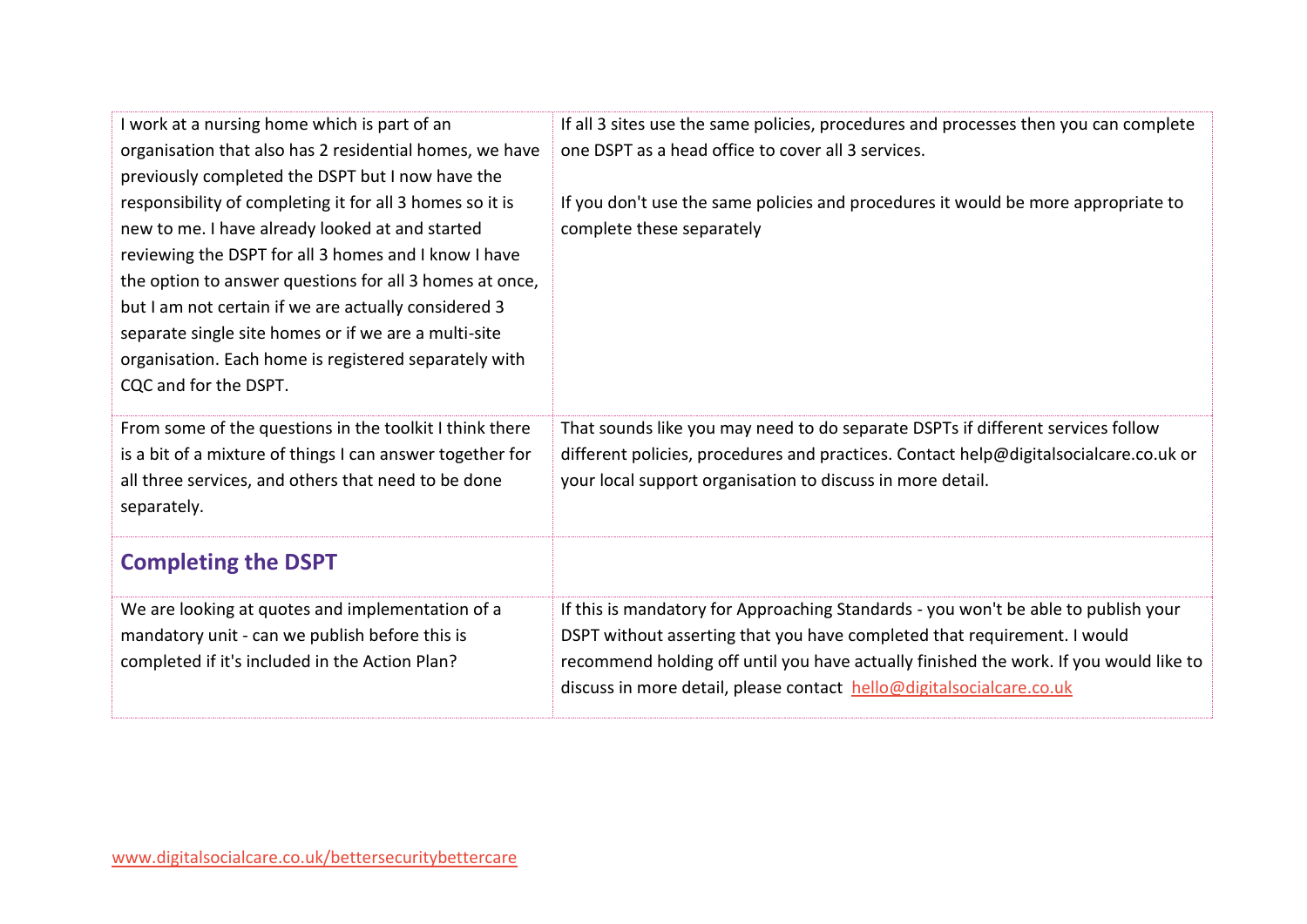| We are not registered with the ICO as we are an NFP<br>and the ICO have advised we are exempt. Will this<br>impact the level we can achieve?                                                                               | If you are exempt you can still complete the Toolkit. You can just make a comment<br>against this evidence item that you are exempt                                                                                                                                                                                                                                                              |
|----------------------------------------------------------------------------------------------------------------------------------------------------------------------------------------------------------------------------|--------------------------------------------------------------------------------------------------------------------------------------------------------------------------------------------------------------------------------------------------------------------------------------------------------------------------------------------------------------------------------------------------|
| How long does it take to complete the DSPT roughly?<br>Just so I can diary time in to complete, We have<br>completed before so I am aware all questions have<br>been answered previously but this is the first time that I | It can really depend on the organisation. If all staff have been trained and policies<br>audited over the last year then it can take just a couple of hours to complete the<br>questions.                                                                                                                                                                                                        |
| will have completed.                                                                                                                                                                                                       | However, if you need to implement new policies and get staff trained then it can<br>take quite a bit longer. Sorry that we can't provide a definitive time but it very much<br>changes from organisation to organisation.                                                                                                                                                                        |
| Apart from training do you think cyber security<br>insurance is necessary?                                                                                                                                                 | It isn't required, but you may find it very beneficial. Successful cyber attacks can<br>have a huge impact on your business - including a financial impact.                                                                                                                                                                                                                                      |
| We have completed a similar toolkit for our<br>InHealthCare system and published it. Do we have to<br>register with DSTP and do the same process?                                                                          | If you use the same DSPT for your other service you could look to extend this to<br>cover the rest of your locations. I would recommend looking at our multisite<br>guidance on this: https://www.digitalsocialcare.co.uk/data-security-protecting-my-<br>information/data-security-and-protection-toolkit/multisite-social-care-<br>organisations/completing-multiple-headquarters-assessments/ |
| Do you click assertion confirmed on sections you<br>haven't completed - non mandatory?                                                                                                                                     | Yes - you will need to do this if you are in the standard view in order to publish                                                                                                                                                                                                                                                                                                               |
| I can't find a progress link on the view on my DSPT.                                                                                                                                                                       | You will only be able to see the progress link after you have published for the first<br>time                                                                                                                                                                                                                                                                                                    |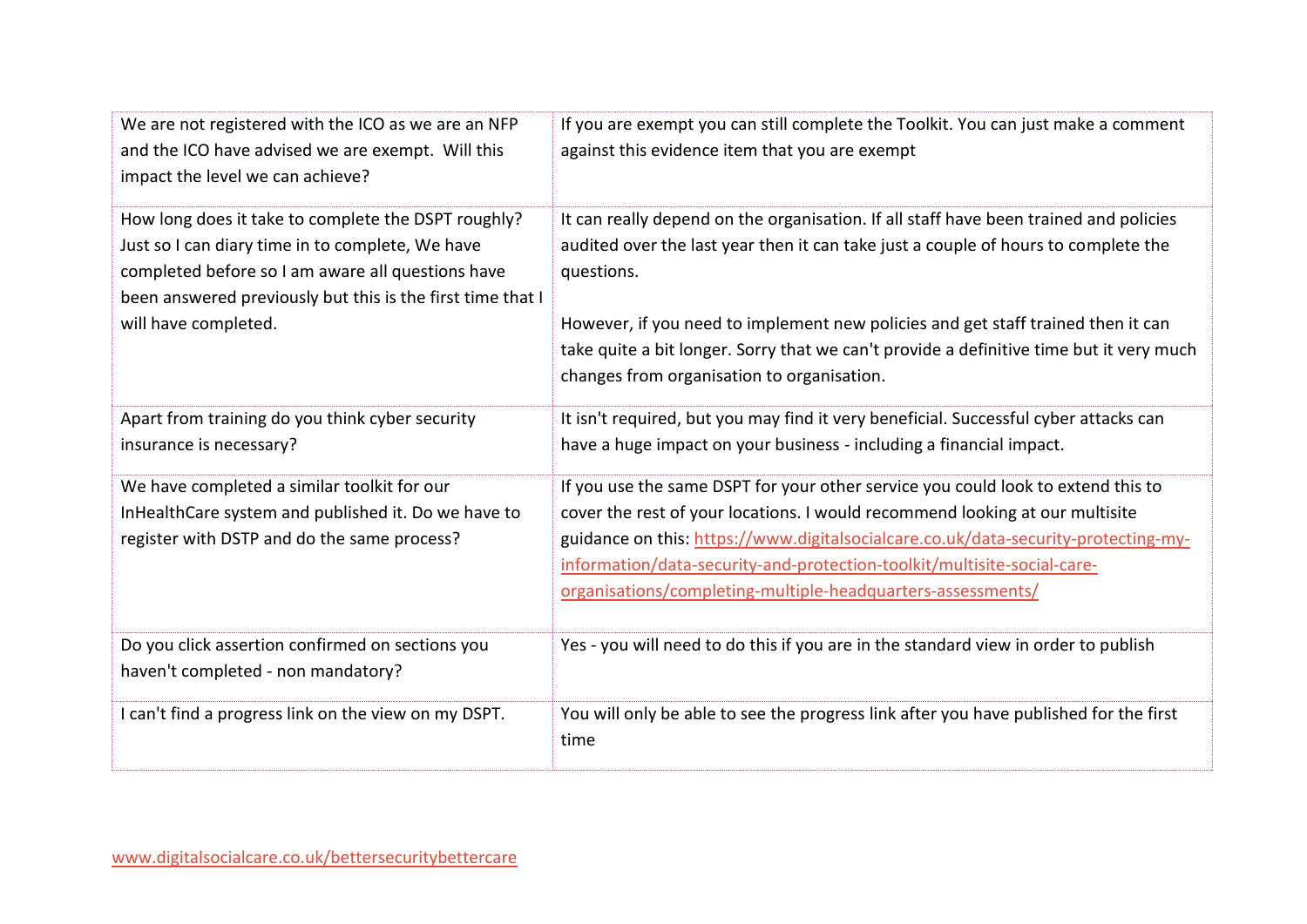| If you keep the DSPT updated throughout the year do<br>you republish each time you change something?                                        | You can choose to do that - great thing is it keeps it up to date                                                                                                                                                                                                                                                                                                                                                                                                           |
|---------------------------------------------------------------------------------------------------------------------------------------------|-----------------------------------------------------------------------------------------------------------------------------------------------------------------------------------------------------------------------------------------------------------------------------------------------------------------------------------------------------------------------------------------------------------------------------------------------------------------------------|
| I want help with information asset form.                                                                                                    | Contact your local support organisation. You can find yours here:<br>https://www.digitalsocialcare.co.uk/data-security-protecting-my-<br>information/better-security-better-care/local-support-partners/                                                                                                                                                                                                                                                                    |
| <b>30 June deadline</b>                                                                                                                     |                                                                                                                                                                                                                                                                                                                                                                                                                                                                             |
| The deadline to complete is 30th June. What happens if<br>providers miss the deadline. Are there any<br>enforcement or financial penalties? | Only if you have a contract in place which requires you to have completed by this<br>deadline. Alternatively, if any of your services are taking part in shared care records<br>pilots you might not be allowed to continue until you complete but that is a local<br>decision. There isn't a financial penalty or enforcement for the DSPT. Completing the<br>DSPT annually is best practice.                                                                              |
| Can we just submit work that we have completed, and<br>then continue to add information after 30 June 2022<br>deadline?                     | You can continue to complete after the deadline. Also, it's intended to be a self-<br>assessment which is completed annually so we would recommend making updates<br>as you go along as best practice.                                                                                                                                                                                                                                                                      |
| What happens if we don't complete by the 30th June?                                                                                         | The DSPT is a self-assessment so unless you have a contractual requirement (e.g. it is<br>a requirement within NHS standard contracts or in some LA contracts) there isn't an<br>immediate consequence to not completing by then. However, it does mean that you<br>cannot use your DSPT as evidence of current policies, procedures and practices. You<br>need to have the DSPT in order to access NHSmail for the first time, and to access<br>shared NHS record systems. |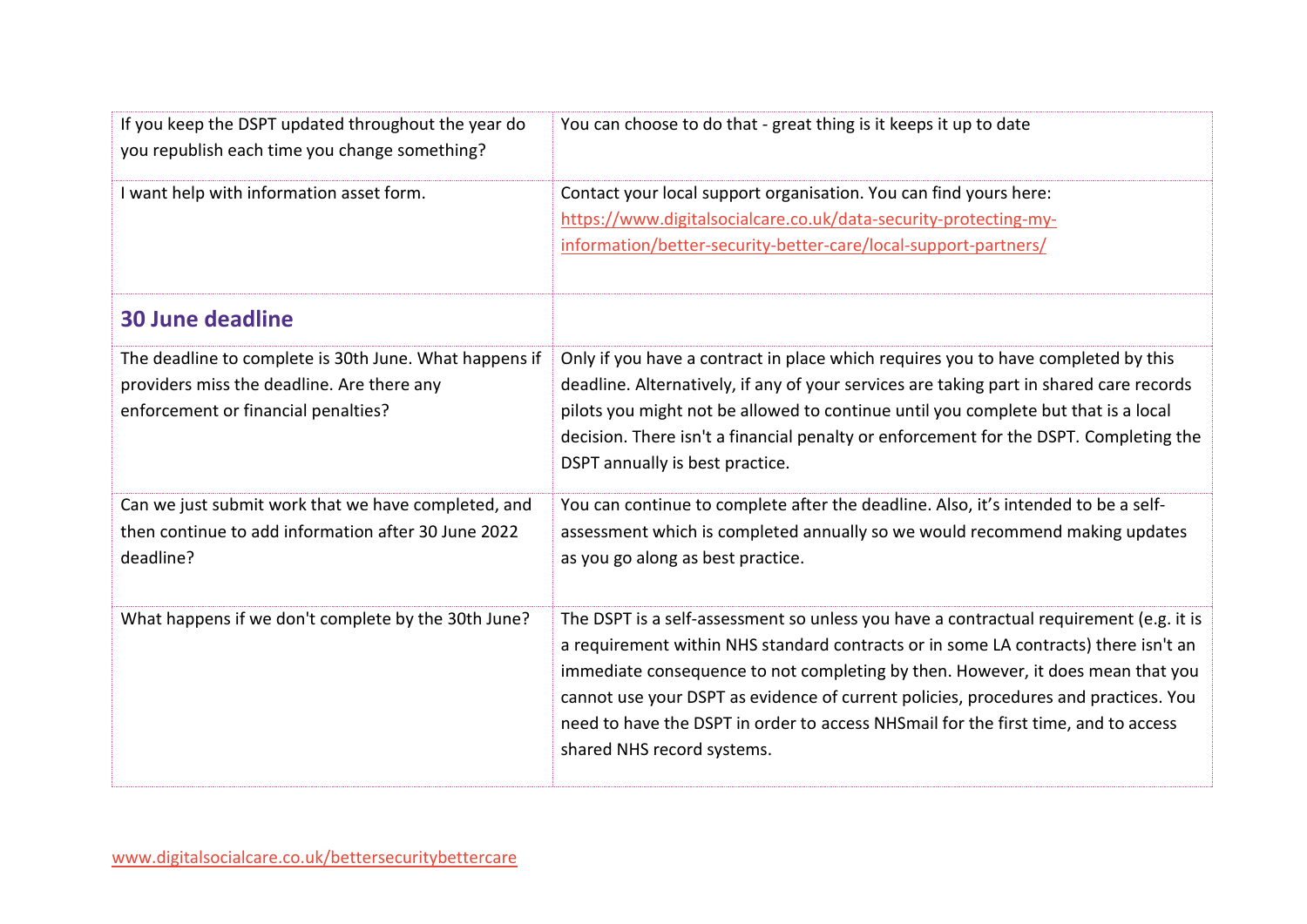| <b>Roles and responsibilities</b>                                                                                                                                |                                                                                                                                                                                                                                                                                                                                                                                                                                                                                                                                                                                                                                             |
|------------------------------------------------------------------------------------------------------------------------------------------------------------------|---------------------------------------------------------------------------------------------------------------------------------------------------------------------------------------------------------------------------------------------------------------------------------------------------------------------------------------------------------------------------------------------------------------------------------------------------------------------------------------------------------------------------------------------------------------------------------------------------------------------------------------------|
| Who can qualify to take the responsibility of DSPT<br>officer?                                                                                                   | There is specific guidance here: https://www.digitalsocialcare.co.uk/resource/data-<br>security-and-protection-responsibilities/                                                                                                                                                                                                                                                                                                                                                                                                                                                                                                            |
| <b>Support on the DSPT</b>                                                                                                                                       |                                                                                                                                                                                                                                                                                                                                                                                                                                                                                                                                                                                                                                             |
| What is a local support partner? How do I find them?                                                                                                             | A local support partner offers free help in your local area. You can find yours here:<br>https://www.digitalsocialcare.co.uk/data-security-protecting-my-<br>information/better-security-better-care/local-support-partners/                                                                                                                                                                                                                                                                                                                                                                                                                |
| We are based in Guildford, Surrey, do we also contact<br>the Exeter help desk for support or is there another<br>contact for support for us please. Many thanks. | Your Local Support Organisation will help you with completing the Data Security and<br>Protection Toolkit and you should contact them for all support with completing<br>questions in the Toolkit. The so-called Exeter helpdesk Is the formal helpdesk for<br>technical issues with the toolkit such as name changes or accessing your account. It<br>is just called the Exeter helpdesk because it is based there. you can contact the<br>Exeter Helpdesk for support with name changes.<br>Contact Telephone: 0300 303 4034<br>Email: exeter.helpdesk@nhs.net<br>Please provide your ODS code or address when raising queries via email. |
| Please can you post the link to guidance and templates                                                                                                           | Lots of useful guides and templates here. They are routinely quality assured.<br>https://www.digitalsocialcare.co.uk/data-security-protecting-my-information/data-<br>security-and-protection-toolkit/template-policies/                                                                                                                                                                                                                                                                                                                                                                                                                    |